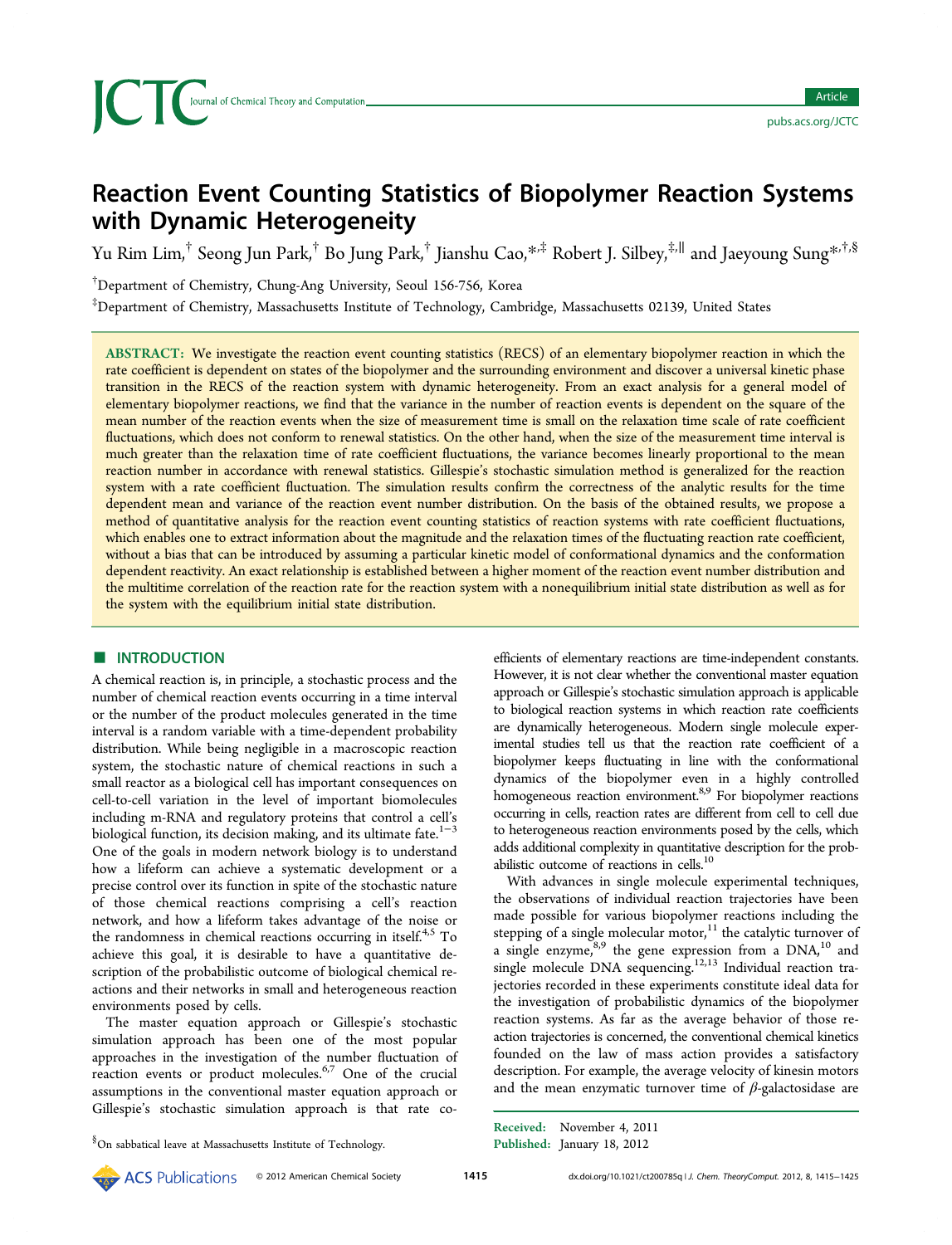consistent with the Michaelis−Menten (MM) relation derived from the conventional chemical kinetics for the simple MM enzyme reaction scheme.<sup>9,14</sup> It is now known that the average enzymatic turnover time obeys the MM relation for a variety of different models of en[zyme](#page-10-0) reactions with fluctuating rate coefficients.15−<sup>17</sup> Recently, a generalized MM relation is established for the mean turnover time of a general multistate enzyme rea[ction](#page-10-0) model, which reduces to the MM relation whenever the detailed balance condition between different conformational states is satisfied.<sup>18</sup> However, the conventional chemical kinetics is not so satisfactory in the description of statistical fluctuations in biopo[lym](#page-10-0)er reaction trajectories.<sup>8,9</sup> For example, the enzymatic turnover time distribution of a single  $\beta$ -galactosidase enzyme and the waiting time distributi[on](#page-10-0) of kinesin motors look inconsistent with the prediction of the conventional chemical kinetics for the simple MM reaction scheme. $9,11$  A while ago, the variance in the time-dependent positions of a kinesin motor could be successfully explained by assumin[g m](#page-10-0)ultiple intermediate biochemical states in each step of the kinesin motor, which shows that the statistical distribution of waiting times between steps of a kinesin motor is a nonexponential function.<sup>19</sup> Recently, a general quantitative description of statistical fluctuations in single enzymatic turno[ve](#page-10-0)r times was also achieved, $17,18,20$  for which a generalization of chemical kinetics had to be made in the description of non-Poisson reaction processes of [the enz](#page-10-0)yme−substrate (ES) complex.16,21 Another interesting statistical property of the reaction trajectories of biomolecules, which cannot be explained within the [conv](#page-10-0)entional chemical kinetics, is the correlation between individual reaction times, $22,23$  from which direct information about dynamics of reactivity fluctuation can be extracted.<sup>24</sup>

Among various statis[tical](#page-10-0) properties of biopolymer reaction trajectories, the probability distribution of the nu[mb](#page-10-0)er of the reaction events or the number of product molecules has arguably the greatest biological relevance.25−<sup>27</sup> There are elegant theories for counting statistics of photons emitted from a chromophore with a few optically relev[an](#page-10-0)t [d](#page-10-0)iscrete states;<sup>28−33</sup> however, most of these theories are not directly applicable to reaction event counting statistics (RECS) of a [biopo](#page-10-0)lymer reaction whose rate is dependent on a number of continuous conformational state variables of the biopolymer and the surrounding environment. The rate coefficient of the biopolymer reaction is a stochastic process of which the statistical property is most of the time beyond direct measurement and hence unknown. There have been a few general theories of RECS applicable to the biopolymer reaction with rate coefficient fluctuations. Brown introduced the generating function approach to counting statistics of transitions between a bright state and a dark state for a single molecule chromophore of which transition processes are generalized Poisson processes with rate coefficients being stationary Markov processes of any kind.<sup>34</sup> Sung and Silbey presented a formally exact form for RECS of a non-Poisson reaction process with an arbitrary conform[ati](#page-10-0)on dependent reaction time distribution,<sup>25</sup> and applied it to an investigation of the RECS of the enzyme reaction model in which the rate determining step is the [pro](#page-10-0)duct release process through a fluctuating channel of the enzyme.<sup>35</sup> Cao presented a general theory of photon emission statistics for a single molecule chromophore with a conformation de[pen](#page-10-0)dent emission rate. On the other hand, Gopich and Szabo investigated the RECS for kinetic networks composed of several Poisson reaction processes.<sup>27</sup>

These theories reduce to Cox's renewal theory when the fluctuation of the reaction rate occurs on a time scale far less than the time scale of individual reaction events.<sup>36</sup> However, recent single biopolymer experiments show that correlations between individual reaction events of a single bio[po](#page-10-0)lymer can persist on time scales much longer than the time scale of individual reaction events. $9$  In this case, the reaction time distribution of a single biopolymer at one time interval can be significantly different fro[m](#page-10-0) that of the single biopolymer at another time interval, and the RECS does not obey simple renewal theory.<sup>25</sup> Also, the reaction rate coefficient of a single biopolymer can be persistently different from that of another biopolymer thr[ou](#page-10-0)ghout an observation time even though the two molecules are the same kind of chemical species, whenever the observation time scale is not longer than the time scale of the conformation relaxation of the biopolymer system. The RECS of such heterogeneous reaction system can be qualitatively different from the prediction of renewal theory.<sup>25,26</sup>

Although the rate coefficient fluctuation is ubiquitous in a small biopolymer system, still missing is the general relat[ionsh](#page-10-0)ip between the statistical properties of the rate coefficient and the number distribution of the reaction events even for the simplest elementary biopolymer reaction. In this work, we focus on the number fluctuation of the product molecules or RECS for the elementary biopolymer reaction,  $S + E(\mathbf{r}) \xrightarrow{k(\mathbf{r})} P + E(\mathbf{r})$ , where S, P,  $E(\mathbf{r})$ , and  $k(\mathbf{r})$  respectively denote the substrate, the product, the biopolymer, and the reaction rate of the biopolymer when our system, including the biopolymer molecules and the surrounding environment, is in state r.

In the present work, we generalize the counting statistics of the Poisson reaction process, presenting the exact expressions of the RECS for a general biopolymer reaction model in which the reaction rate coefficient  $k(r)$  can be any function of system state variable r that undergoes arbitrary multidimensional Markov dynamics. Exact results obtained for the general model predict a universal kinetic phase transition in the fluctuation of reaction event statistics of the dynamically heterogeneous reaction system; the difference  $\Delta(t)$  of the variance  $\sigma_n^2(t)$  from the mean  $\langle n(t) \rangle$  of the number of reaction events occurring in time t is proportional to  $t^2$  or  $\langle n(t) \rangle^2$  at short times, but it becomes proportional to t or  $\langle n(t) \rangle$  on time scales much longer than the time scale of the rate coefficient fluctuation of the biopolymer. We also generalize Gillespie's stochastic simulation method for the numerical investigation of RECS of a reaction with slow reactivity fluctuation and confirm that the simulation results for RECS are in good agreement with the prediction of the analytic results obtained for the general biopolymer reaction model. On the basis of the results, we propose a method of quantitative analysis for the first two moments of the RECS of a biopolymer reaction. The new analysis method enables one to extract information about the magnitude of equilibrium fluctuation and the relaxation of the conformation dependent reaction rate of the biopolymer, without a bias that can be introduced by assuming a particular model of conformational dynamics and the conformation dependent reactivity. Our new stochastic simulation method developed for investigation of chemical fluctuations in reaction systems with rate coefficient fluctuations is particularly useful when the propagator of the system state is available; it gives the numerical results for the RECS of a reaction system with a state-dependent rate coefficient much more efficiently compared to the stochastic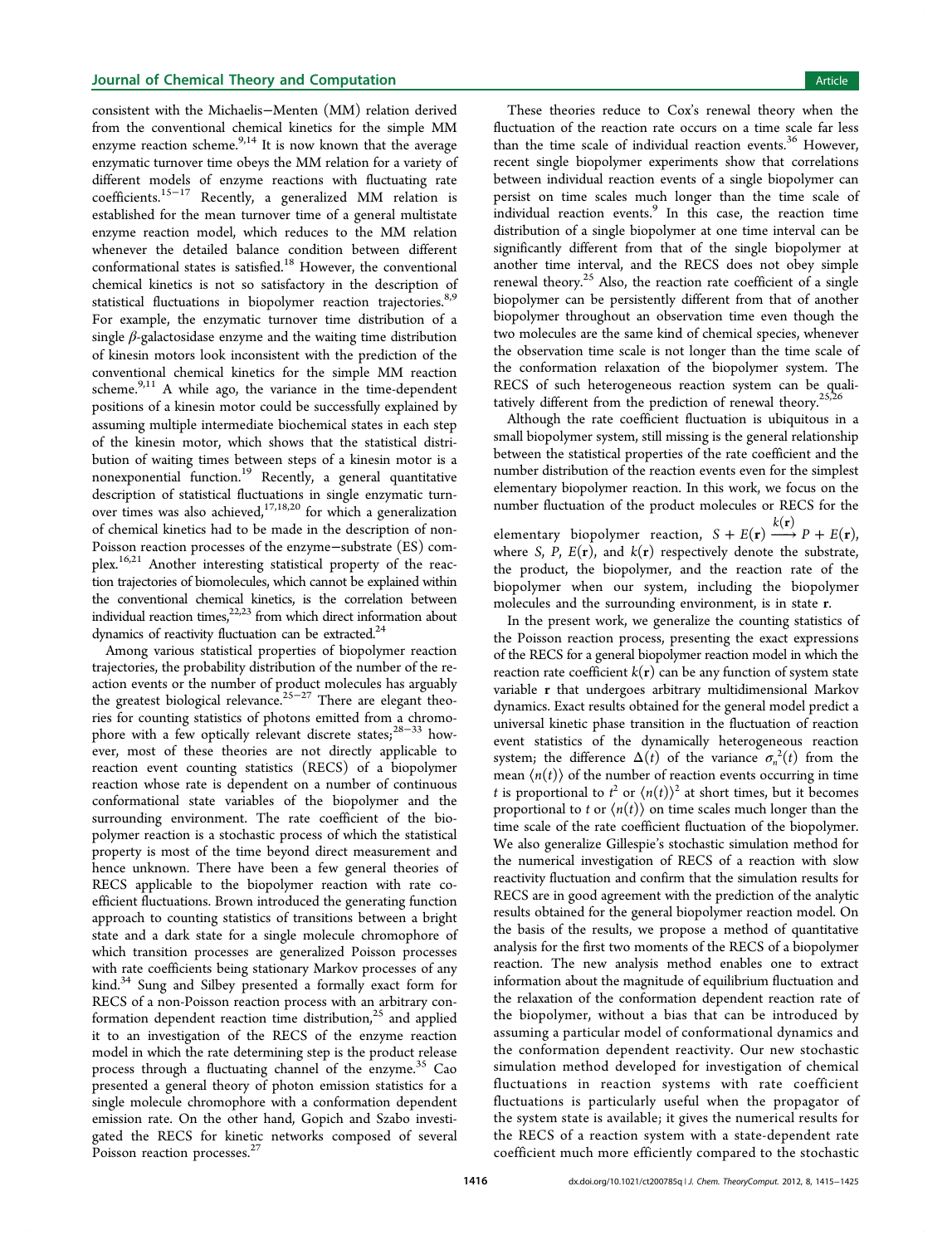<span id="page-2-0"></span>simulation method involving an explicit simulation of the system dynamics in the state space.

To begin, we briefly review RECS for several important models of stochastic reaction processes, including Poisson reaction process, renewal reaction process, and the bottleneck enzyme reaction, an exactly solvable model of a nonrenewal reaction process. We demonstrate the emergence of the kinetic phase transition in the RECS of the bottleneck enzyme model, which results from dynamic fluctuation of the heterogeneous rate coefficient in the enzyme model. Next, we present the exact analytic expressions for the mean and the variance in RECS for a general model of the elementary biopolymer catalytic reaction and show that the kinetic phase transition in the RECS is universal for any reaction system with conformation dependent reactivity and Markov conformational dynamics. The correctness of the analytic results is confirmed by our stochastic simulation results. In the subsequent section, we discuss the RECS of the reaction system in which the rate coefficient fluctuations have multiple relaxation time scales and establish the general relationship between the higher order moment of the reaction event number distribution and the multitime autocorrelation function of the rate coefficient. In the beginning of this work, we assume that the initial state distribution of the reaction system composed of a number of molecules obeys the equilibrium distribution. Nevertheless, in the Discussion, we also discuss the RECS of a system with a nonequilibrium initial state distribution that is relevant to moder[n single mo](#page-5-0)lecule experiments. Particular emphasis is laid on the RECS of the single molecule system under the nonequilibrium initial state distribution attained by sampling the initial measurement time only at the moment at which each individual single molecule reaction event begins. In the Conclusion section, we conclude the present work. A detailed account of our stochastic simulation method is appended in [the Append](#page-8-0)ix.

# ■ BRIEF REVIEW ON RECS

Poisson Reaction Process. Let us consider a hypothetical single enzyme  $E^0$  with a single state, at which the enzyme consecutively performs the catalytic reaction,  $S + E^0 \stackrel{k}{\rightarrow} P + E^0$ , with steady-state reaction rate k. The steady-state reaction rate  $k$  of the single enzyme is constant in time but may be dependent on substrate concentration [S], i.e.,  $k = k([S])$ . For the well-known Michaelis−Menten (MM) enzyme reaction scheme,  $k([S])$  is given by  $k([S]) = k_{\text{max}}[S]/([S] + K_M)$ , where  $k_{\text{max}}$  and  $K_M$  respectively denote the steady-state catalytic turnover frequency of the single enzyme  $E^0$  in the high substrate concentration limit and the MM constant. We note that the enzyme reaction is, in reality, a non-Poisson process that involves an intermediate enzyme−substrate complex with a fluctuating reactivity.<sup>17</sup> However, the hypothetical enzyme considered here performs the catalytic reaction in a single elementary rea[ctio](#page-10-0)n step without any reactivity fluctuation. The probability distribution  $p_{n}^{\,\,(0)}(t)$  of the number, n, of the reaction events catalyzed by the single hypothetical enzyme  $E^{(0)}$  in time t satisfies the following master equation:<sup>6</sup>

$$
\frac{\partial}{\partial t}p_n^{(0)}(t) = k[p_{n-1}^{(0)}(t) - p_n^{(0)}(t)]
$$

with the initial condition,  $\lim_{t\to 0} p_n^{(0)}(t) = \delta_{n0}$ . Given that the substrate concentration  $[S]$  is so high that its change during our observation time is negligible, the solution of the above partial differential equation can be obtained as

$$
p_n^{(0)}(t) = \exp(-kt) \frac{(kt)^n}{n!} \quad (n \ge 0)
$$
 (1)

 $p_n^{(0)}$  given in eq 1 is well-known as Poisson distribution. The first two moments of the Poisson distribution are given by  $\langle n(t) \rangle = kt$  and  $\langle n^2(t) \rangle = \langle n(t) \rangle + \langle n(t) \rangle^2$ , so that the variance  $\sigma_n^2(t) \ (\equiv \langle n^2(t) \rangle - \langle n(t) \rangle^2)$  of the Poisson distribution is the same as its mean,  $\langle n(t) \rangle$ .

The reaction-free probability,  $P_0(t)$ , designates the probability that the reaction has not occurred until time  $t$  given that the reaction begins at time 0. The reaction-free probability  $p_0^{(0)}(t)$  of the Poisson reaction process decays as a single exponential function,  $p_0^{(0)}(t) = \exp(-kt)$  according to eq 1 with  $n$  being equal to 0. An important related quantity is the reaction time distribution,  $\psi(t)$ , defined by  $\psi(t) \equiv - dP_0(t)/dt$ ;  $\psi(t)dt$  is the probability that the reaction event is completed in time interval  $(t, t + dt)$  given that the reaction event begins at time 0. The reaction time distribution  $\psi^{(0)}(t)$  of the Poisson reaction process is given by  $\psi^{(0)}(t) = k \exp(-kt)$ , whose first two moments are  $\langle t \rangle = 1/k$  and  $\langle t^2 \rangle = 2/k^2$ , satisfying  $\langle t^2 \rangle = 2 \langle t \rangle^2$ . The latter relation may not hold for stochastic reaction processes other than the Poisson process. One example of such stochastic reaction process more general than the Poisson process is the renewal reaction process discussed next.

Renewal Reaction Process. When our enzyme reaction involves multiple transition states or when it has multiple reaction channels, the reaction time distribution  $\psi(t)$  associated with the single enzymatic turnover can be an arbitrary nonexponential function, and the RECS of the enzyme reaction deviates from the Poisson distribution. If individual enzymatic turnover reaction events are statistically identical and uncorrelated with each other, the RECS of the enzymatic reactions can be described by renewal theory.<sup>36</sup> The expression for the probability distribution  $p_n^{\text{ren}}(t)$  of the number, n, of the renewal reaction events occurring in time  $t$  [is](#page-10-0) simpler in the Laplace domain:

$$
\hat{p}_n^{\text{ren}}(u) = \frac{1 - \hat{\psi}(u)}{u} \hat{\psi}^n(u) \tag{2}
$$

From here on,  $\hat{f}(u)$  denotes the Laplace transform of  $f(t)$ , i.e.,  $\hat{f}(u) \equiv \int_0^\infty e^{-ut} f(t) dt$ . In the Laplace domain, the first two moments of  $p_n^{\text{ren}}$  are given by  $\langle \hat{n}(u) \rangle = \hat{\psi}(u)/(u[1 - \hat{\psi}(u)])$  and  $\langle \hat{n}^2(u) \rangle = \langle \hat{n}(u) \rangle + 2u \langle \hat{n}(u) \rangle^2$ , where  $\langle \hat{n}^k(u) \rangle$  and  $\langle \hat{n}(u) \rangle^k$ denote  $\int_0^\infty dt \, e^{-ut} \, \langle n^k(t) \rangle$  and  $[\int_0^\infty dt \, e^{-ut} \, \langle n(t) \rangle]^k$ , respectively. These results for the renewal reaction process reduce to those of the Poisson reaction process when the reaction time distribution  $\psi(t)$  is chosen to be the single exponential function, i.e., when  $\psi(t) = k \exp(-kt)$ .

As long as the mean  $\langle t \rangle [\equiv \int_0^\infty dt \ t \psi(t)]$  of reaction time distribution  $\psi(t)$  exists, the mean reaction number  $\langle n(t) \rangle$  of  $p_n^{\text{ren}}(t)$  exhibits the following asymptotic behavior:

$$
\langle n(t) \rangle \cong t/\langle t \rangle \quad (t/\langle t \rangle \gg 1)
$$
 (3)

irrespective of the functional form of  $\psi(t)$ , which is qualitatively the same as the mean reaction number of the Poisson reaction process with  $k$  being given by  $\langle t \rangle^{-1}$ . In comparison, the reaction time fluctuation,  $\langle t^2 \rangle - \langle t \rangle^2$ , and the reaction number fluctuation,  $\langle n^2 \rangle - \langle n \rangle^2$ , of a renewal reaction process can be qualitatively different from those of the Poisson reaction process. One of the quantities that measures the non-Poisson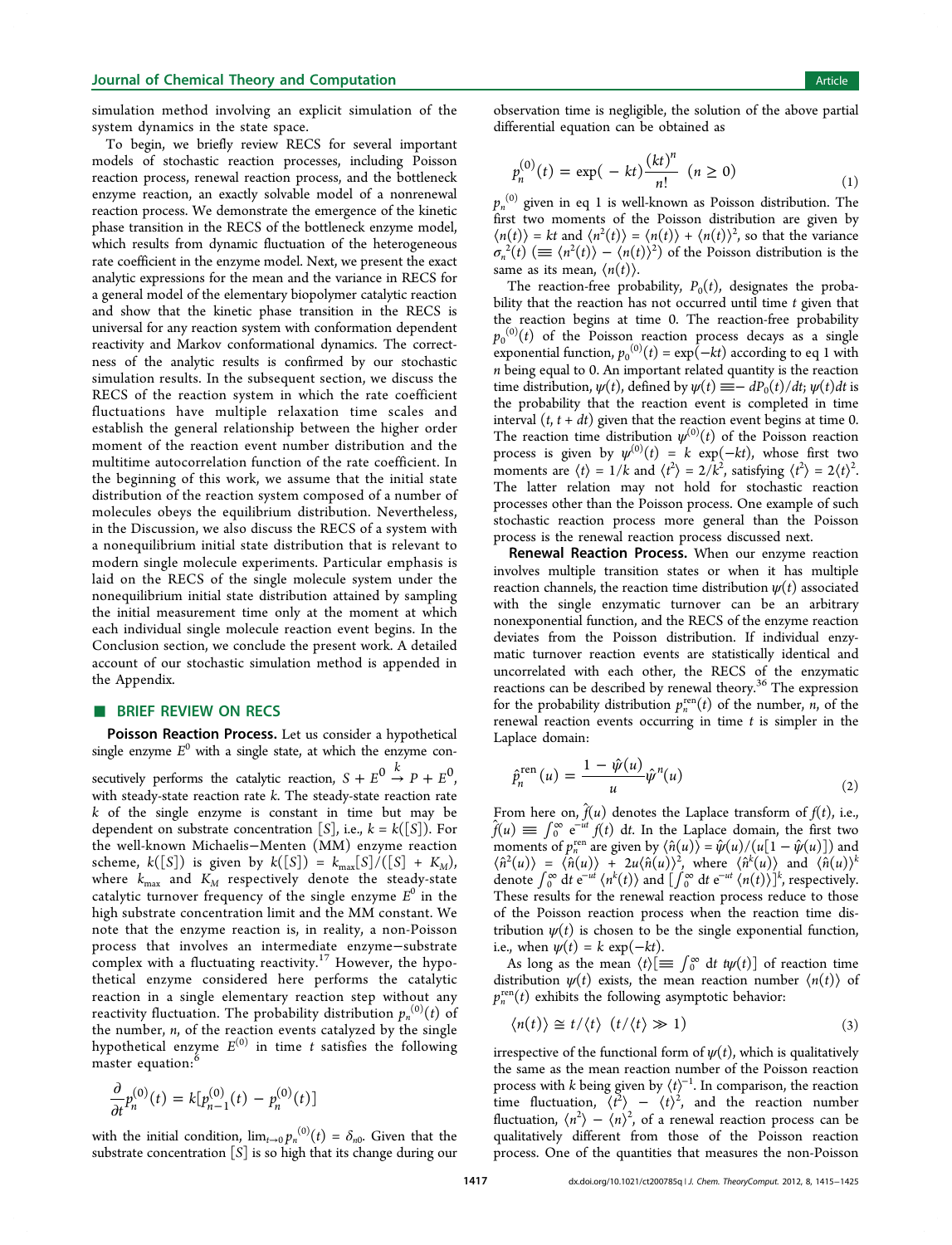<span id="page-3-0"></span>character of a stochastic process is randomness parameter R, defined by

$$
R \equiv \frac{\langle t^2 \rangle - \langle t \rangle^2}{\langle t \rangle^2} - 1 \tag{4}
$$

where  $\langle t^k \rangle$  denotes the  $k$ th moment of the reaction time distribution  $\psi(t)$  of the stochastic process. Another quantity that characterizes the deviation of a stochastic process from the Poisson process is Mandel's Q parameter, defined by

$$
Q(t) \equiv \frac{\sigma_n^2(t) - \langle n(t) \rangle}{\langle n(t) \rangle}
$$
 (5)

where  $\sigma_n^2(t)$  denotes the variance,  $\sigma_n^2(t) = \langle n^2(t) \rangle - \langle n(t) \rangle^2$ , in RECS. Both R and  $Q(t)$  vanish for a Poisson reaction process; however, neither R nor  $Q(t)$  vanishes for a non-Poisson reaction process. One can show that Mandel's Q parameter defined in eq 5 becomes approximately the same as randomness parameter  $R$  for a renewal process at a time  $t$  much longer than the mean reaction time,  $\langle t \rangle$ , which means that

$$
\Delta(t)[\equiv \sigma_n^2(t) - \langle n(t) \rangle] \cong R \langle n(t) \rangle \ (t/\langle t \rangle \gg 1) \tag{6}
$$

for a renewal reaction process with randomness parameter R. The linear dependence of  $\Delta(t)$  on  $\langle n(t) \rangle$  or t given in eq 6 holds for any renewal reaction process as long as the first two moments of reaction time distribution  $\psi(t)$  exist. When our reaction process is a nonrenewal process, however, eq 6 may not hold even if the first two moments of the reaction time distribution exist. An exactly solvable model of such a nonrenewal reaction process is discussed next.

Bottleneck Enzyme Reaction. In ref 35, Zwanzig introduced the bottleneck enzyme model, whose catalytic reaction rate is controlled by the product escap[e p](#page-10-0)rocess out of the enzyme's active site through a dynamically fluctuating channel, $37$  and investigated the effects of rate coefficient fluctuation on the time dependence of the reaction free probabili[ty](#page-10-0) for the enzyme reaction. In the bottleneck enzyme model, the catalytic reaction rate of the enzyme is proportional to the square of the radius  $|r(t)|$  of the product escape channel with the time series constructed by  $r(t)$  being the Ornstein–Uhlenbeck (OU) process, which is statistically equivalent to the time series constructed by the position of a Brownian particle under harmonic potential in the high friction limit.38

In this section, we review the RECS of the bottleneck enzyme.<sup>25</sup> If  $p_n(r,t)dr$  denotes the joint prob[abi](#page-10-0)lity that the value of  $r(t)$  is in interval  $(r, r + dr)$  and the number of the reaction events catalyz[ed](#page-10-0) by the bottleneck enzyme in time internal  $(0, t)$  is *n*, then  $p_n(r,t)$ satisfies the following generalized master equation:

$$
\frac{\partial}{\partial t}p_n(r, t) = \kappa r^2 [p_{n-1}(r, t) - p_n(r, t)]
$$

$$
+ D \frac{\partial}{\partial r} \left[ \frac{\partial}{\partial r} p_n(r, t) + \frac{r}{b^2} p_n(r, t) \right]
$$
(7)

In eq 7,  $\kappa r^2$ , D, and  $b^2$  respectively denote the reaction rate coefficient proportional to the area of the product escape channel, the diffusion constant governing the relaxation rate of stochastic variable  $r(t)$ , and the variance of r at equilibrium. We assume that the initial value  $r_i [\equiv r(t_i)]$  of  $r(t)$  is distributed according to the equilibrium distribution. From eq 7, one can obtain the exact expression for the characteristic function,  $F(q,t)$ , also called the moment generating

function, defined by  $F(q,t) = \sum_{n=0}^{\infty} q^n p_n(t)$ , with  $p_n(t)$  being the probability that the number of catalytic turnovers occurred in time t is *n*, i.e.,  $p_n(t) = \int_{-\infty}^{\infty} dr \, p_n(r,t)$ :<sup>34</sup>

$$
F(q, t) = \exp\left[-\frac{D(S-1)t}{2b^2}\right] \times \left(\frac{(S+1)^2 - (S-1)^2 \chi(t)}{4S}\right)^{-1/2}
$$
 (8)

Here, S and  $\chi(t)$  are defined by S  $\equiv (1 + 4\kappa(1 - q)b^4/D)^{1/2}$ , and  $\chi(t) \equiv \exp(-2DSt/b^2)$ , respectively. Making use of the well-known property of the characteristic function,  $\langle n(t) \rangle$  =  $\left[\partial F(q,t)/\partial q\right]_{q=1}$ , and  $\langle n(n-1)(t)\rangle = \left[\partial^2 F(q,t)/\partial q^2\right]_{q=1}$ , one can obtain the exact expressions for  $\langle n(t) \rangle$  and  $\Delta(t) \equiv \langle$  $\langle n^2(t) \rangle - \langle n(t) \rangle^2 - \langle n(t) \rangle$  as follows:

$$
\langle n(t) \rangle = \kappa b^2 t \tag{9}
$$

$$
\Delta(t)(\equiv \sigma_n^2(t) - \langle n(t) \rangle) = 2(\kappa b^2 t)^2 g(\lambda t)
$$
 (10)

with  $g(x) = 2[x - 1 + \exp(-x)]/x^2$  and  $\lambda = 2D/b^2$ . The mean reaction number  $\langle n(t) \rangle$  increases linearly in measurement time t, which is qualitatively the same as that given in eq 3 for the renewal process with the mean reaction time being given by  $\langle t \rangle = (\kappa b^2)^{-1}$ . In comparison, the time [de](#page-2-0)pendence of  $\Delta(t)$  given in eq 10 exhibits a kinetic phase transition:

$$
\Delta(t) \cong \begin{cases} 2(\kappa b^2 t)^2 = 2\langle n(t) \rangle^2 & (t \ll \lambda^{-1}) \quad (11a) \\ 4\frac{(\kappa b^2)^2}{\lambda} t = 4\frac{\kappa b^2}{\lambda} \langle n(t) \rangle & (t \gg \lambda^{-1}) \quad (11b) \end{cases} \tag{11}
$$

which is qualitatively different from the time dependence of  $\Delta(t)$  given in eq 6 for the renewal process. Note that the kinetic phase transition in  $\Delta(t)$  from the short time behavior proportional to  $t^2$  or  $\langle n(t) \rangle^2$  to the long time behavior linear in t or  $\langle n(t) \rangle$  occurs near  $t \approx \lambda^{-1}$ , which is the characteristic relaxation time of the bottleneck enzyme's configuration variable,  $r(t)$ .

For the OU process,  $r(t)$ , the probability density  $G_{\text{OU}}(r,t + t_i|t)$ |  $r_i(t_i)$  that the value of  $r(t + t_i)$  is r, given that the value of  $r(t_i)$ is  $r_i$  is given by  $G_{\text{OU}}(r, t + t_i | r_i, t_i) = (2\pi b^2 [1 - \phi^2(t)])^{-1/2}$ exp(−([ $r - (\phi(t) r_i)$ ]<sup>2</sup>)/(2 $b^2$ [1 −  $\phi^2(t)$ ])) where  $\phi(t)$  denotes the normalized time correlation function of  $r(t)$ , i.e.,  $\phi(t)$  =  $\langle r(t+t_i)r(t_i)\rangle_{\text{eq}}/b^2 = \exp(-\lambda t/2)$  with  $\lambda = D/\sigma^2$ . At a time t far smaller than  $\lambda^{-1}$ , we have  $\phi^2(t) \cong \phi(t) \cong 1$  and  $G_{\text{OU}}(r, t + t_i | r_i, t_i)$  $\cong \delta(r - r_i)$ ; in other words, conformational relaxation of the enzyme does not occur significantly and the conformation,  $r(t +$  $(t_i)$ , of the enzyme at time  $t + t_i$  is nearly the same as the initial conformation,  $r(t_i) \equiv r_i$ ). In the latter case, the dynamic fluctuation of rate coefficient  $\kappa r^2(t)$  is negligible so that the RECS of the single bottleneck enzyme with initial configuration  $r_i$  can well be approximated by the Poisson distribution  $p_n^{(0)}(t)$ given in eq 1 with rate coefficient k being equal to  $\kappa r_i^2$ , and the first two moments of the Poisson distribution are given by  $\langle n(t|r_i) \rangle = \kappa r_i^2 t$  $\langle n(t|r_i) \rangle = \kappa r_i^2 t$  $\langle n(t|r_i) \rangle = \kappa r_i^2 t$  and  $\langle n^2(t|r_i) \rangle = \langle n(t|r_i) \rangle^2 + \langle n(t|r_i) \rangle$ . By taking the average of the latter results over the equilibrium distribution,  $(2\pi b^2)^{-1}$  exp $(-2^{-1}r_i^2/b^2)$ , for an initial configuration  $r_i$  of the bottleneck enzymes, we obtain  $\langle n(t) \rangle = \kappa b^2 t$ ,  $\langle n^2(t) \rangle = 3\kappa^2 b^4 t^2 + \kappa b^2 t$ , and  $\Delta(t) = 2(\kappa b^2 t)^2$ , which is in agreement with the asymptotic short time behavior given in eq 11a.

The behavior of  $\Delta(t)$  at a time t longer than  $\lambda^{-1}$  given in eq 11b for the bottleneck enzyme is linear in  $\langle n(t) \rangle$ , qualitatively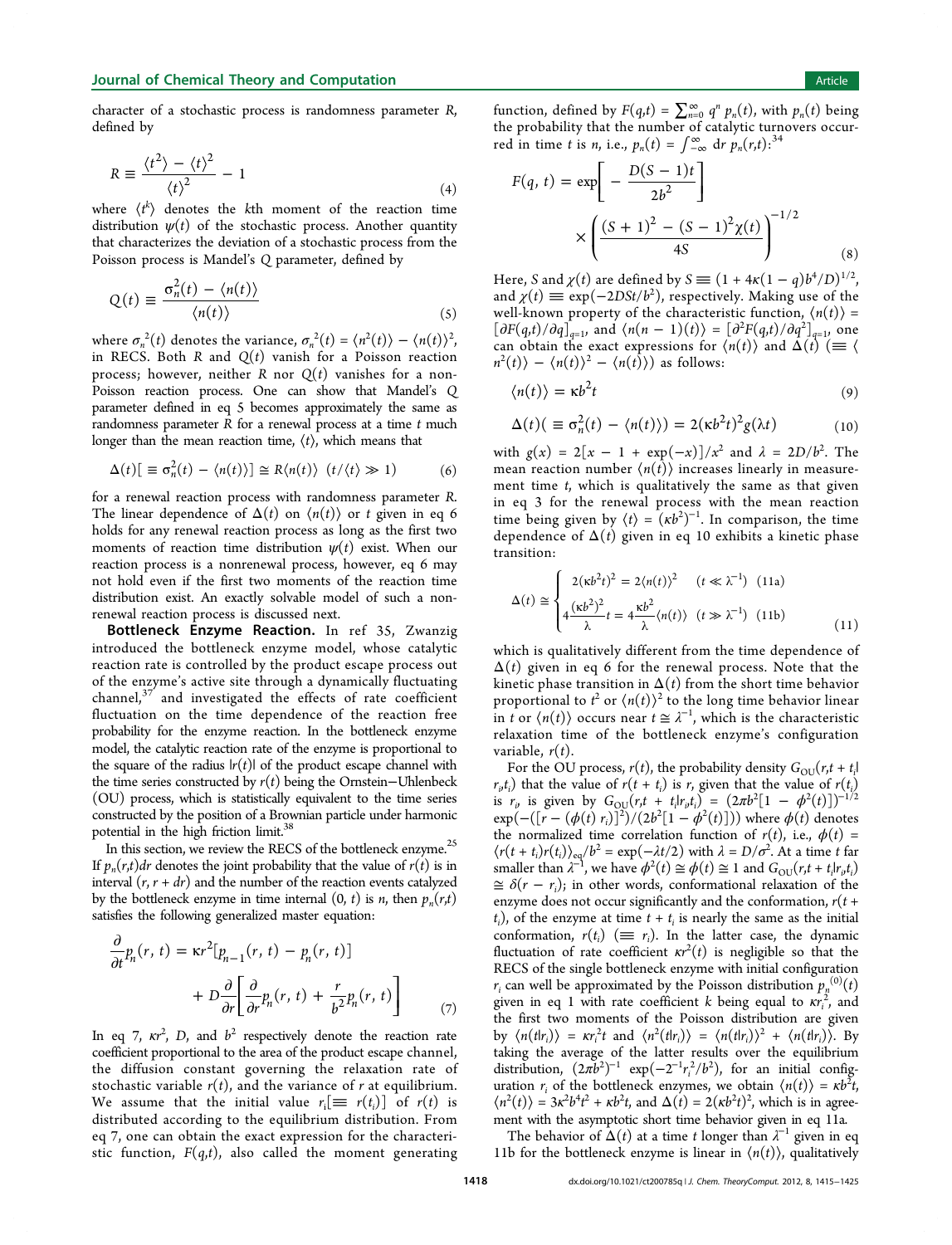<span id="page-4-0"></span>the same as that given in eq 6 for a renewal reaction process. $36$ Making a comparison between eq 6 and eq 11b, one can see that, at a time t longer than  $\lambda^{-1}$ , the first two moments,  $\langle n(t) \rangle$ and  $\langle n^2(t)\rangle$ , of [th](#page-3-0)e RECS of the bot[tle](#page-3-0)neck en[zym](#page-3-0)e become the same as those of the renewal process with a reaction time distribution  $\psi(t)$  of which mean reaction time  $\langle t \rangle$  and randomness parameter R are given by  $\langle \tau \rangle = (\kappa b^2)^{-1}$  and  $R = 4\kappa b^2/\lambda$ . In the fast fluctuation limit where  $\lambda \gg \kappa b^2$ , randomness parameter R for the reaction of the bottleneck enzyme vanishes, which indicates that the reaction of the enzyme with a fluctuating bottleneck reduces to a simple Poisson process in the fast fluctuation limit. In the slow fluctuation limit, or in the small  $\lambda$  limit, R diverges. These limiting behaviors of R for the bottleneck enzyme are consistent with Zwanzig's result for the reaction free probability  $p_0(t)$ , which is the same as  $F(q = 0,t)$ .<sup>35</sup> According to Zwanzig,  $p_0(t) \cong \exp(-\kappa b^2 t)$  in the fast fluctuation limit, but  $p_0(t) \cong (1 + 2\kappa b^2 t)^{-1/2}$  in the sl[ow](#page-10-0) fluctuation limit. Noting that the reaction time distribution  $\psi(t)$ is related to  $p_0(t)$  by  $\psi(t) = -\partial p_0(t)/\partial t$ , one can show that  $\lim_{\lambda \to \infty} R = 0$  and  $\lim_{\lambda \to 0} R = \lim_{T \to \infty} (1 + (2\kappa b^2 T))^{1/2} \to \infty$ . However, one cannot obtain eq 11b, correct asymptotic RECS of the bottleneck enzyme model, in the framework of simple renewal theory with the use o[f the](#page-3-0) exact reaction time distribution given by  $\psi_{\text{exact}}(t) = -\partial F(q = 0,t)/\partial t$ . This is because the reaction process of the bottleneck enzyme is not really a simple renewal process.

RECS of Biopolymer Undergoing Non-Renewal Ele**mentary Reactions.** The kinetic phase transition of  $\Delta(t)$ [ $\equiv$  $\sigma_n^2(t) - \langle n(t) \rangle$  found for the bottleneck enzyme model is not limited to the model; instead, it is universal for any reaction system with a state dependent rate coefficient and Markovian state dynamics. To show this, we investigate the RECS of a general reaction model in which catalytic rate coefficient  $k(\mathbf{r})$  is an arbitrary function of the system state vector r. The reaction event counting statistics of such enzyme can be described by the following generalized master equation: $25$ 

$$
\frac{\partial}{\partial t}p_n(\mathbf{r}, t) = k(\mathbf{r})[p_{n-1}(\mathbf{r}, t) - p_n(\mathbf{r}, t)] + L(\mathbf{r})p_n(\mathbf{r}, t) \tag{12}
$$

Here,  $p_n(\mathbf{r},t)$  denotes the probability density that the dynamic state vector  $r(t)$  of the system state is given by r and the number of reaction events catalyzed by the biopolymer in a time interval  $(0,t)$  is *n*, which satisfies the following normalization condition,  $\sum_{n=0}^{\infty} \int d\mathbf{r} \ p_n(\mathbf{r},t) = 1$ .  $L(\mathbf{r})$  denotes an evolution operator describing the Markov dynamics of state vector  $r(t)$ . The only restriction on the mathematical form of operator  $L(r)$  is that it should not contain any explicit time dependence. Representative examples of state dynamics that can be described by the time independent operator  $L(r)$  include diffusive dynamics, Langevin dynamics, Newtonian dynamics, Nose−Hoover dynamics, and Monte Carlo dynamics, under time-independent external potential. The initial condition associated with eq 12 is chosen as  $\lim_{t\to 0} p_n(\mathbf{r},t) = \delta_{n0}$  $f_{\text{eq}}(\mathbf{r})$ , where  $f_{\text{eq}}(\mathbf{r})$  denotes the equilibrium distribution of  $\mathbf{r}$ , satisfying  $L(\mathbf{r}) f_{eq}(\mathbf{r}) = 0$ . From eq 12 with this initial condition, one can obtain exact expressions for  $\langle n(t) \rangle$  and  $\Delta(t)$ :<sup>25,26</sup>

$$
\langle n(t) \rangle = k_{\text{eq}}t \tag{13}
$$

$$
\Delta(t)(\equiv \sigma_n^2(t) - \langle n(t) \rangle) = 2 \int_0^t d\tau(t-\tau) \langle \delta k(\tau) \delta k(0) \rangle_{\text{eq}} \qquad (14)
$$

where  $k_{eq}$  and  $\langle \delta k(t) \delta k(0) \rangle_{eq}$  denote the equilibrium reaction rate coefficient and the time correlation function of the rate (16)

coefficient fluctuation  $\delta k(t)[ \equiv k(r(t)) - k_{\text{eq}}]$ , defined by  $k_{\text{eq}} =$  $\int d\mathbf{r} f_{eq}(\mathbf{r}) k(\mathbf{r})$  and  $\langle \delta k(t) \delta k(0) \rangle_{eq} = \int d\mathbf{r} d\mathbf{r}_0 \delta k(\mathbf{r}) G(\mathbf{r}, t | \mathbf{r}_0)$  $\delta k(\mathbf{r}_0)$   $\hat{f}_{\text{eq}}(\mathbf{r}_0)$ , respectively.  $G(\mathbf{r},t|\mathbf{r}_0)$  denotes the propagator defined by  $\exp[tL(\mathbf{r})] \delta(\mathbf{r}-\mathbf{r}_0)$ . It satisfies  $\partial G(\mathbf{r},t|\mathbf{r}_0)/\partial t = L(\mathbf{r})$  $G(\mathbf{r},t|\mathbf{r}_0)$  with the initial condition  $G(\mathbf{r},0|\mathbf{r}_0) = \delta(\mathbf{r} - \mathbf{r}_0)$ . Mandel's Q calculated from eq 14 is obtained as

$$
Q(t) = 2 \frac{\langle \delta k^2 \rangle}{k_{\text{eq}}} \left[ \int_0^t d\tau \phi_k(\tau) - \frac{1}{t} \int_0^t d\tau \phi_k(\tau) \right]
$$

with  $\phi_k(t)$  being the normalized autocorrelation function  $\langle \delta k(t) \rangle$  $\delta k(0)\rangle_{\text{eq}}/\langle \delta k^2 \rangle_{\text{eq}}$  of the rate coefficient fluctuation.

From eq 14, we obtain the following asymptotic behaviors for  $\Delta(t)$ :

$$
\Delta(t) \cong \begin{cases} \langle \delta k^2 \rangle t^2 = \frac{\langle \delta k^2 \rangle}{k_{\text{eq}}^2} \langle n(t) \rangle^2 & (t \ll \xi) \quad (15 \text{a})\\ 2 \langle \delta k^2 \rangle \xi t = 2 \frac{\langle \delta k^2 \rangle \xi}{k_{\text{eq}}} \langle n(t) \rangle & (t \gg \xi) \quad (15 \text{b}) \end{cases} \tag{15}
$$

where  $\xi$  is the characteristic time of rate coefficient fluctuations defined by  $\xi = \int_0^\infty dt \phi_k(t)$  with  $\phi_k(t)$  being the normalized autocorrelation function of the rate coefficient fluctuation  $\delta k$ , i.e.,  $\phi_k(t) = \langle \delta k(t) \ \delta k(0) \rangle / \langle \delta k^2 \rangle$ . Equation 15 clearly shows the kinetic phase transition in  $\Delta(t)$  for the general model of the elementary biomolecule reaction. Equations 13−15 correctly reduce to eqs 9–11 for the bottleneck enzyme model, for which  $\langle \delta k^2 \rangle_{\text{eq}} =$  $\kappa^2(\langle r^4 \rangle_{\text{eq}} - \langle r^2 \rangle_{\text{eq}}^2) = 2(\kappa b^2)^2$ ,  $\phi_k(t) = \exp(-\lambda t)$ , and  $\xi = \lambda^{-1}$ .

Co[mparin](#page-3-0)g eqs 13 and 15b to eqs 3 and 6 obtained for the renewal process, one can see that, when the size  $t$  of the measurement time bin is much great[er](#page-2-0) tha[n](#page-3-0) the characteristic relaxation time  $\xi$  of rate coefficient fluctuations, the first two moments of the nonrenewal RECS of the general enzyme model satisfying eq 12 can be approximated by the RECS of the renewal reaction process with a reaction time distribution  $\psi(\tau)$  of which mean  $\langle \tau \rangle$  and randomness parameter R are given by

 $\langle \tau \rangle = k_{\text{eq}}^{-1}$ and

$$
4 \times 2 \times 2 \times 4
$$

 $R = 2(\langle \delta k^2 \rangle / k_{\text{eq}}^2)(k_{\text{eq}} \xi)$  $eq5$  (17)

In contrast, when the size  $t$  of the measurement time bin is smaller than  $\xi$ ,  $\Delta(t)$  given in eq 15a for a system of biomolecules with reactivity fluctuation is proportional to  $t^2$  or  $\langle n(t) \rangle^2$ , qualitatively different from the prediction, eq 6, of renewal theory. In the latter case, renewal theory is inapplicable to the RECS of the system. More details on this issue a[re](#page-3-0) presented in the Discussion section.

Note that the mean reaction number  $\langle n(t) \rangle$  in eq 13 provides inf[ormation ab](#page-5-0)out the equilibrium reaction rate coefficient,  $k_{eq}$ , only. By analyzing the behavior of fluctuations in RECS further, one can extract quantitative information about the magnitude and the dynamics of the rate coefficient fluctuation of the biopolymer reaction. From eqs 13 and 15, we get

$$
\ln \Delta(t) \cong 2 \ln \langle n(t) \rangle + \ln(\langle \delta k^2 \rangle / k_{\text{eq}}^2)
$$
\n(18a)

at the short time ( $t \ll \xi$ ) and

$$
\ln \Delta(t) \cong \ln \langle n(t) \rangle + \ln(\langle \delta k^2 \rangle / k_{\text{eq}}^2)
$$
  
+ 
$$
\ln(2k_{\text{eq}}\xi)
$$
 (18b)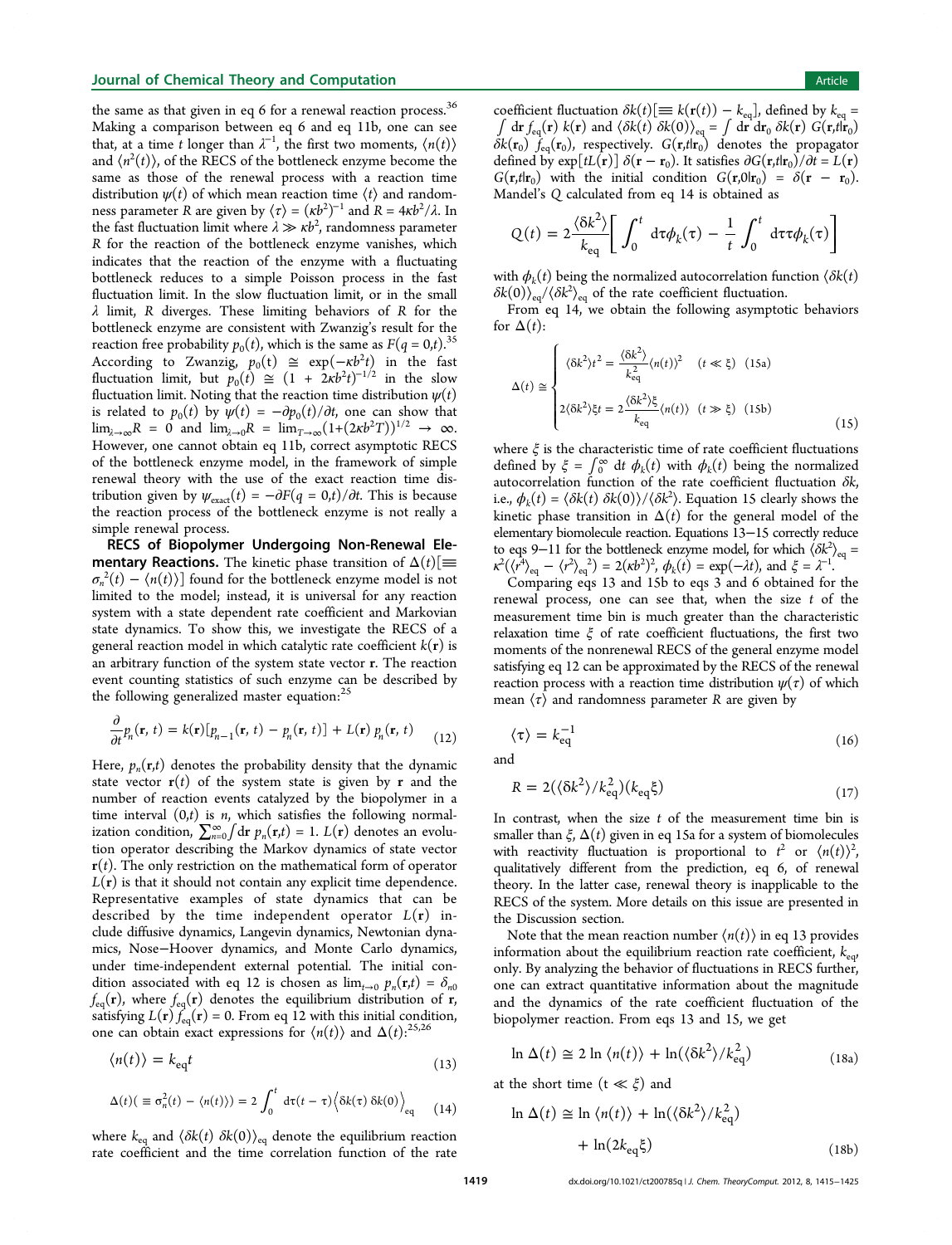<span id="page-5-0"></span>

**Figure 1.** Comparison of predictions of eqs 13 and 14 to the stochastic simulation results for a model of rate coefficient fluctuation,  $k(t) = k_0 + \kappa r^2(t)$ with  $r(t)$  being a Gaussian random variable with time correlation function  $\langle r(t+t_0) r(t_0) \rangle_{\text{eq}} = b^2 \exp(-\lambda t/2)$ .  $\Delta(t)$  denotes  $\sigma_n^2(t) - \langle n(t) \rangle$  where  $\sigma_n(t)$  and  $\langle n(t) \rangle$  are the variance and the m[ean](#page-4-0) of the number of reaction events occurring in time t. Values of  $k_0$ ,  $\kappa$ , and  $b^2$  are set equal to unity. (a) The mean reaction number  $\langle n(t)\rangle$  is given by  $k_{\text{eq}}t$ , i[nde](#page-4-0)pendent of the time scale,  $\xi=\lambda^{-1}$ , of the rate coefficient fluctuation;  $k_{\text{eq}}$  is given by  $k_0+\kappa b^2$  for this model. (b)  $\Delta(t)$  is proportional to  $\langle n(t) \rangle^2$  at short times, but it becomes linear in  $\langle n(t) \rangle$  at long times. The phase transition in the counting statistics occurs at time  $t \cong \xi = \lambda^{-1}$ . The intercepts (♦) of the curve at short times represents  $\ln \langle \delta k^2 \rangle / k_{\rm eq}^{-2}$ , whereas the intercepts (\*) of the lines extrapolated from the curves at long times represent  $\ln(\langle \delta k^2 \rangle / k_{\text{eq}}^2) + \ln(2k_{\text{eq}}\xi)$ .

at the long time  $(t \gg \xi)$ . Therefore, in the plot showing the dependence of  $\ln \Delta(t)$  on  $\ln \langle n(t) \rangle$ , the slop of the data curve would change from 2 to 1 as the size  $t$  of the measurement time bin increases from a value much smaller than the characteristic relaxation time  $\xi$  of the rate coefficient fluctuation to a value much greater than ξ. From the values of the intercepts of the two lines, one in the short time regime and the other in the long time regime, one can separately measure the values of  $\langle \delta k^2 \rangle / k_{\text{eq}}^2$  and  $\xi$ , which respectively measure the magnitude and the relaxation time of the rate coefficient fluctuation.

Comparison to Stochastic Simulation Result. Gillespie's stochastic simulation method provides the numerical solution of the master equation, which provides numerical results for the RECS of a reaction with a constant reaction rate.<sup>7</sup> In this work, we generalize Gillespie's stochastic simulation method to investigate the RECS of a biopolymer reaction w[it](#page-10-0)h rate coefficient fluctuation, which is described by the generalized master equation given in eq 12. Our simulation method is particularly useful when the propagator  $G(\mathbf{r},t|\mathbf{r}_0)$  of the system state is available, and it gives th[e nu](#page-4-0)merical results for the RECS of a reaction system with a state-dependent reaction rate coefficient much more efficiently compared to the stochastic simulation method involving an explicit simulation of the system dynamics in the state space. A detailed account of our stochastic simulation method is postponed to the Appendix.

In Figure 1, direct comparison is made between the analytic results, eqs 13 and 14, and our stochastic simulation results for a model of rate coefficient fluctuation,  $k(t) = k_0 + \kappa r^2(t)$ , where  $r(t)$  is assu[med](#page-4-0) to [be](#page-4-0) the OU process with the time correlation function being given by  $\langle r(t + t_0) r(t_0) \rangle_{\text{eq}} = b^2 \exp(-\lambda t/2)$ .  $k_0$  and  $\kappa$  are time-independent constants. As shown in Figure 1, the predictions of eqs 13 and 14 are in good agreement with the stochastic simulation results. The simulation results confirm that  $\langle n(t) \rangle$  increases li[nea](#page-4-0)rly i[n ti](#page-4-0)me, independent of the time scale,  $\xi (\equiv \lambda^{-1})$ , of the rate coefficient fluctuation but  $\Delta(t)$ exhibits the kinetic phase transition predicted by eq 15. In Figure 1, the values of  $k_0$  and  $\kappa b^2$  are chosen to be unity in a frequency unit. In accordance with eq 16, intercepts of c[urve](#page-4-0)s at

short times are given by  $\ln \langle \delta k^2 \rangle / k_{\text{eq}}^2$ , marked by diamonds in Figure 1b, whereas intercepts of the lines extrapolated from the curves at times much longer than  $\xi$  are given by  $\ln(\langle \delta k^2 \rangle / k_{\text{eq}}^2)$  +  $ln(2k_{\text{eq}}\xi)$ , marked by stars. This example demonstrates that one can estimate  $k_{eq}$  from the time dependence of the mean reaction number, i.e.,  $k_{eq} = \langle n(t) \rangle / t$ ; furthermore, one can separately estimate the variance  $\langle \delta k^2 \rangle$  and the relaxation time scale  $\xi$  of rate coefficient fluctuations from the dependence of  $\ln \Delta(t)$  on  $\ln \langle n(t) \rangle$ .

We note that the time dependence of  $\Delta(t)$  is independent of the value of equilibrium rate coefficient  $k_{eq}$  or the constant part  $k_0$  of the fluctuating rate coefficient,  $k(r) = k_0 + \kappa r^2$ , in the reaction model. This is because  $\delta(t)$  depends only on the fluctuation  $\delta k$  of the rate coefficient around its mean value, as given in eq 14. For this reason, the time dependence of  $\Delta(t)$  for the model considered in Figure 1 is the same as that for the fluctuating [bot](#page-4-0)tleneck enzyme for which  $k_0 = 0$ . In contrast, the mean reaction number  $\langle n(t) \rangle$  is dependent on  $k_0$ , as  $k_{eq}$  is given by  $k_0 + \kappa b^2$  and eq 13 yields  $\langle n(t) \rangle = (k_0 + \kappa b^2)t$ .

## ■ DISCUSSION

In the previous section, we showed that the relationship, eq 15, between the mean and the variance of the number of biopolymer reaction events can be qualitatively different fr[om](#page-4-0) eq 6 of a renewal process when the size,  $t$ , of measurement time is smaller than characteristic relaxation time  $\xi$  of rate coe[ff](#page-3-0)icient fluctuations. Care must be taken in applying renewal statistics to an analysis of RECS for a biopolymer reaction with a fluctuating rate coefficient, as renewal theory is applicable only when the measurement time,  $t$ , is much greater than the characteristic relaxation time,  $\xi$ , of the rate coefficient fluctuation.<sup>39</sup> In Figure 2, we display simulated single molecule reaction trajectories and the time dependence of Mandel's Q parameter [bo](#page-10-0)th at a s[ho](#page-6-0)rt time regime and at a long time regime for the model considered in Figure 1. In the model, the reaction rate coefficient  $k$  is dependent on the conformational state variable,  $r(t)$ , of which relaxation to the equilibrium distribution occurs on time scale  $\xi$ . In the short time regime, where measurement time,  $t$ , is far smaller than the characteristic relaxation time scale,  $\xi$ , the distribution of conformational state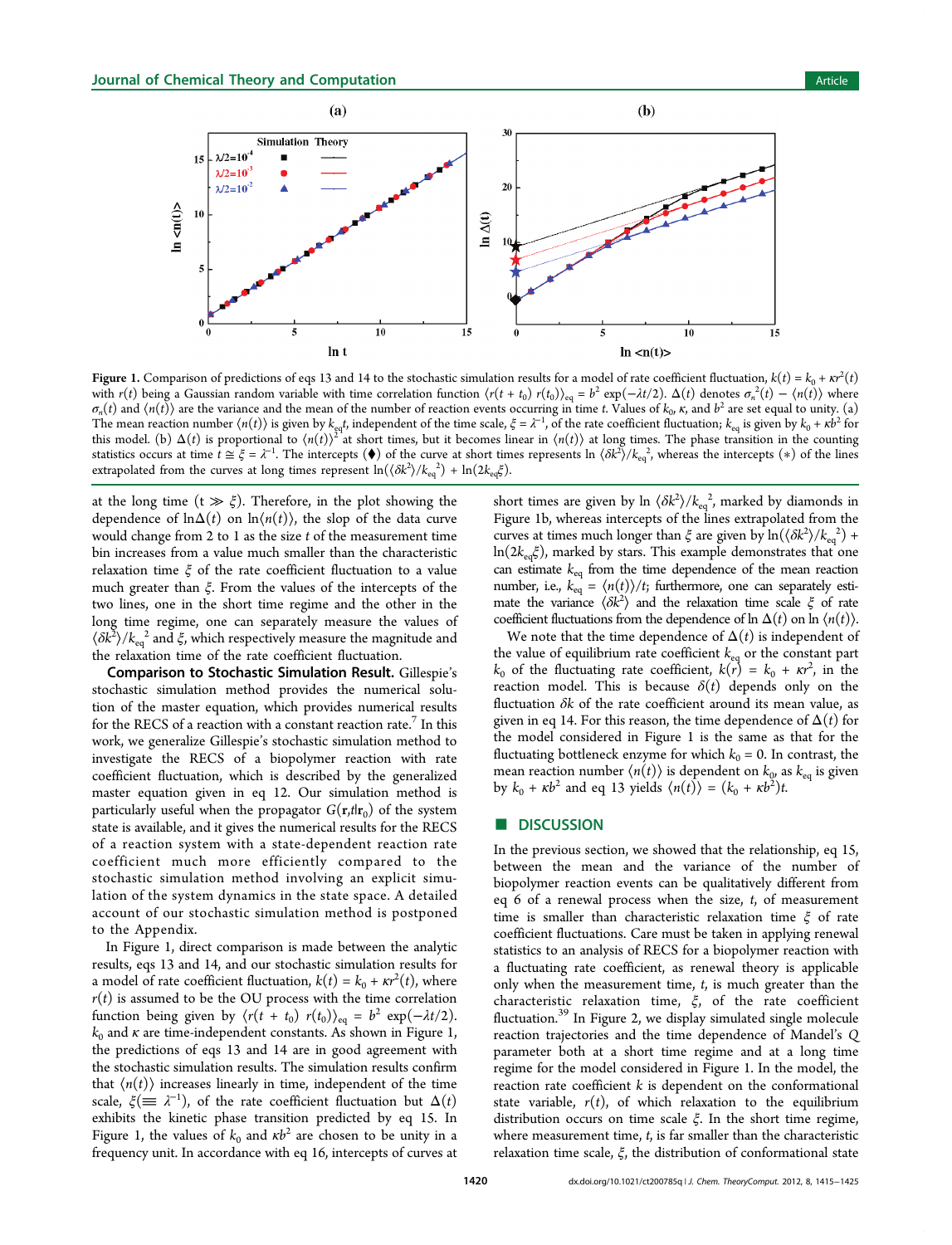<span id="page-6-0"></span>

Figure 2. (Upper panels) Typical reaction event trajectories showing the number  $n(t)$  of reaction events performed by an individual single biopolymer (a) in a short time regime with  $t \ll \xi$  and (b) the same trajectories but in a long time regime with  $t \gg \xi$ . In the short time regime, single biopolymer reaction trajectories exhibit strong heterogeneity among the single biopolymers; in contrast, the single biopolymer reaction trajectories become statistically equivalent in time scales much longer than ξ. (Lower panels) Time dependence  $Q(t)$  of Mandel's Q parameter [ $\equiv -1$  +  $(\langle n^2(t) \rangle - \langle n(t) \rangle^2)/\langle n(t) \rangle]$  (c) in the short time regime and (d) in the long time regime. Mandel's Q parameter is linearly proportional to the measurement time t in the short time regime, but it assumes a constant value at long times. Displayed are stochastic simulation results for the elementary biopolymer reaction model considered in Figure 1, with characteristic time scale  $\xi (= \lambda^{-1})$  of the rate coefficient fluctuation being 500 $k_0^{-1}$ . The unit of time, t, is  $k_0^{-1}$  as in Figure 1.

 $r(t)$  of each single biopolymer can hardly span t[he](#page-5-0) entire conformational space of the biopo[ly](#page-5-0)mer; instead, it is highly localized around its initial value  $r(0)$  for each single biopolymer. In this sense, the single biopolymer system is a strongly nonergodic and heterogeneous system at the short time regime, where the value of rate coefficient  $k(t)$  is nearly timeindependent constant, approximately given by  $k_0 + \kappa r^2(0)$ , with the value of  $r(0)$  being heterogeneous and distributed over single biopolymers. This is why each single molecule reaction trajectory has a seemingly different mean reaction number from the others in the short time regime shown in Figure 2a. In the latter heterogeneous and nonergodic reaction system, Mandel's Q defined by eq 5 or by  $\Delta(t)/\langle n(t) \rangle$  is linearly proportional to measurement time t,  $Q(t) \propto \langle n(t) \rangle \propto t$ , according to eq 15a, but it does not [ap](#page-3-0)proach a constant value, in contrast to the prediction, eq 6, of renewal theory. Such deviation f[rom](#page-4-0) renewal statistics would emerge for any biological reaction system with a h[et](#page-3-0)erogeneous rate coefficient distribution when our measurement time is shorter than the relaxation time scale of the rate coefficient fluctuation of the system.

On the other hand, when our measurement time,  $t$ , is much greater than the relaxation time scale,  $\xi$ , of the rate coefficient fluctuation, the value of Mandel's Q becomes constant according to eq 15b, as shown in Figure 2d, which conforms to eq 6 obtained from renewal theory. In the long time regime where  $t \gg \xi$ , the dist[ribut](#page-4-0)ion of the conformational state variable,  $r(t)$ , of [ea](#page-3-0)ch single biopolymer spans the entire conformational space of the single biopolymer and relaxes to the same equilibrium distribution irrespective of the initial state of the single biopolymer; consequently, the distribution of the conformationdependent rate coefficient fluctuation becomes the equivalent for every single molecule in the system. In the long time region where single biopolymers become an ergodic and homogeneous system, heterogeneity among single biopolymer reaction trajectories becomes insignificant, as shown in Figure 2b, so that RECS extracted from one single molecule reaction trajectory should be equivalent to that extracted from another.

Relaxation of the reactivity fluctuation of biomolecules can occur in a wide range of time scales.<sup>9</sup> When the biopolymer reaction is coupled to a number of dynamic degrees of freedom,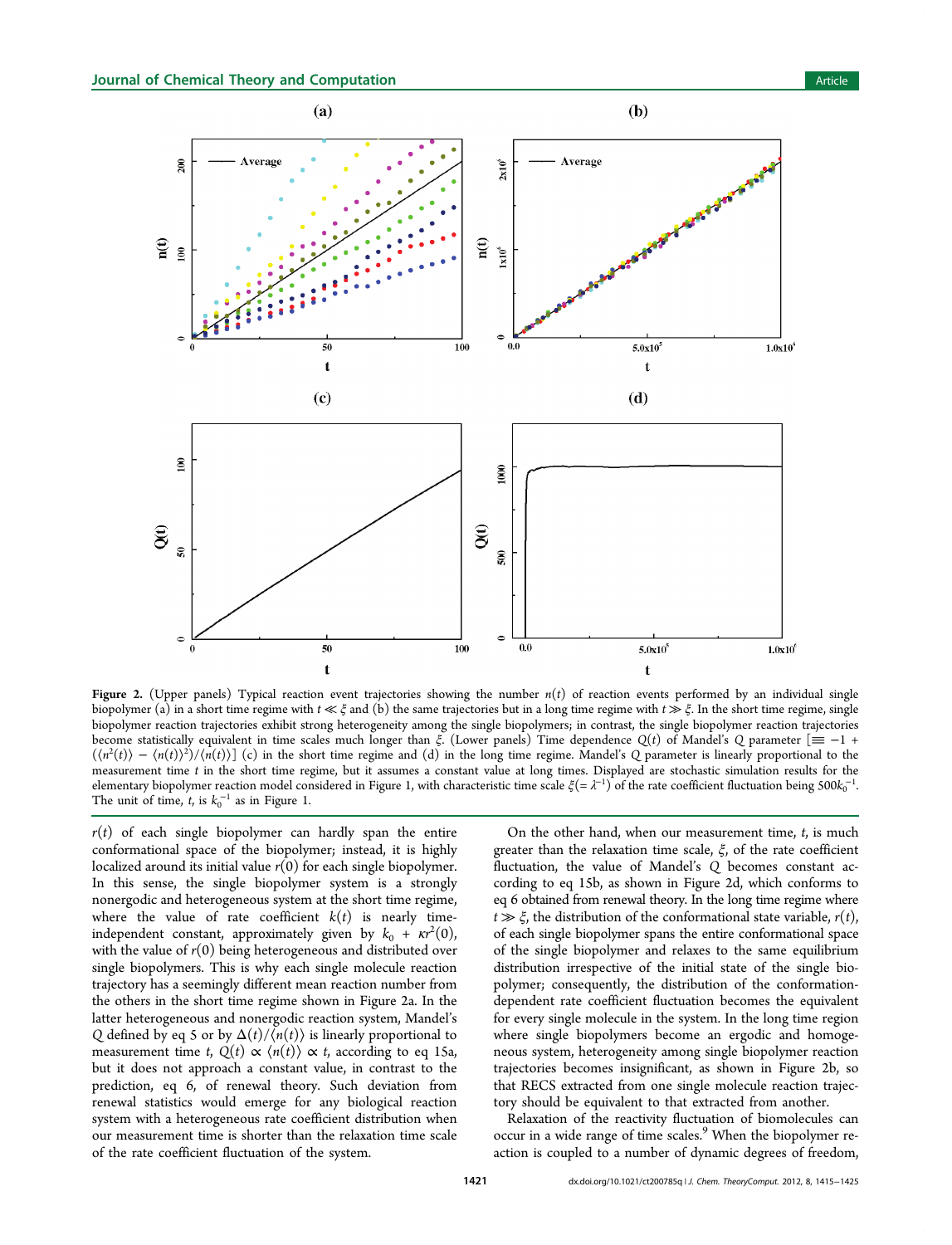<span id="page-7-0"></span>

Figure 3. Time dependence of  $\Delta(t)/t^2$  and  $\Delta(t)/t$ . The displayed results and data are the same as those shown in Figure 1b. The short time asymptotic value of  $\Delta(t)/t^2$  coincides with the variance  $\langle\delta k^2\rangle$  of the rate coefficient fluctuation, marked by diamonds in Figure 1b. The long time asymptotic value of  $\Delta(t)/t$  is the same as that of 2  $\langle \delta k^2 \rangle \langle \xi \rangle$  with  $\langle \xi \rangle$  the mean relaxat[io](#page-5-0)n time of the rate coefficient fluctuation.

the relaxation of the rate coefficient fluctuation can occur on multiple time scales and the time correlation function  $\phi_k(t)$ [=  $\langle \delta k(t) \delta k(0) \rangle_{\text{eq}} / \langle \delta k^2 \rangle_{\text{eq}}$ ] of the rate coefficient fluctuation is given by a multiexponential function:  $\phi_k(t) = \sum_{j=1}^M f_j \exp(-\lambda_j t)$ , where  $M$  is the number of the rate coefficient fluctuation modes and  $f_i$  accounts for the relative contribution of the jth rate coefficient fluctuation mode with relaxation rate  $\lambda_i$  to the variance of the rate coefficient fluctuation,  $\delta k$ .  $f_j$  satisfies the normalization condition,  $\sum_{j=1}^{M} f_j = 1$ . When the reactivity fluctuation occurs on multiple time scales, the expression for  $\Delta(t)$  in eq 14 becomes

$$
\Delta(t) = \langle \delta k^2 \rangle t^2 \sum_j f_j g(\lambda_i t)
$$
\n(19)

Noting that  $g(x) \approx 1$  for  $x \ll 1$  but  $g(x) \approx 2/x$  for  $x \gg 1$ , we obtain the following expression for  $\Delta(t)$  from eq 19:

$$
\Delta(t) = \begin{cases} \langle \delta k^2 \rangle t^2 & (t \ll \xi_M) \\ 2t \langle \delta k^2 \rangle \langle \xi \rangle & (t \gg \xi_1) \end{cases} \tag{20}
$$

Here,  $\xi_j$  denotes the characteristic relaxation time  $\lambda_j^{-1}$  of the jth rate coefficient fluctuation mode ( $\lambda_1 \leq \lambda_2 \leq ... \leq \lambda_M$ ), and  $\langle \xi \rangle$  denotes the average relaxation time defined by  $\langle \xi \rangle = \sum_{j=1}^{M} f_{j\xi j}^{\xi}$ . Equation 20 tells us that  $\langle \delta k^2 \rangle$  can be estimated from the initial value of  $\Delta(t)/t^2$ , i.e.,  $\lim_{t\to 0} \Delta(t)/t^2 = \langle \delta k^2 \rangle$ , and  $\langle \xi \rangle$  can be estimated by the long time limit value of  $\Delta(t)/t$ , i.e.,  $\lim_{t\to\infty} \Delta(t)/t = 2 \langle \delta k^2 \rangle \langle \xi \rangle$ .

In Figure 3, we display the time dependence of  $\Delta(t)/t^2$  and  $\Delta(t)/t$  for the same model considered in Figure 1. As shown in Figure 3a, the value of  $\langle \delta k^2 \rangle$  is the same as the intercept of the curves showing the time dependence of  $\Delta(t)/t^2$  $\Delta(t)/t^2$ . In addition, the long-time asymptotic value of  $\Delta(t)/t$  coincides with the value of 2  $\langle \delta k^2 \rangle \langle \xi \rangle$  as shown in Figure 3b. We note that, in the presence of time scale separation between rate relaxation modes,  $\Delta(t)/t^2$ [ $\equiv$ F(t)] can be interpreted as the fraction of the rate coefficient fluctuation modes in which relaxation occurs at times longer than t. In this case, eq 19 can be approximated as

$$
F(t)/F(0) = \sum_{j=1}^{M} f_j g(t/\xi_j)
$$
  
\n
$$
\approx \begin{cases} 1 & (t \ll \xi_M) \\ \sum_{j=1}^{m^*} f_j + \frac{2}{t} \sum_{j=m^*+1}^{M} f_j \xi_j & (\xi_{m^*+1} \ll t \ll \xi_{m^*}) \\ 0 & (t \gg \xi_1) \end{cases}
$$
(21)

where  $m^*$  denotes the number of rate coefficient fluctuation modes of which the relaxation time constant is greater than the size  $t$  of measurement time. Equation 20 indicates, given that  $t$  is much greater than  $\xi_{m^*+1}$  but much smaller than  $\xi_{m^*}$ ,  $F(t)/F(0)$ becomes a good approximation for  $\sum_{j=1}^{m^*} f_j$ , the fraction of the rate coefficient fluctuation modes of which relaxation does not occur significantly in time t. We also note that the time dependence of the rate−rate autocorrelation function  $\langle \delta k(t) \rangle$  $\delta k(0)\rangle_{\text{eq}}$  can be obtained from the variance,  $\sigma_n^{\,2}(t)$ , in the RECS:

$$
\delta k(t) \delta k(0) \Big|_{\text{eq}} = 2^{-1} d^2 \Delta(t) / dt^2
$$
  
=  $2^{-1} d^2 \sigma_n^2(t) / dt^2$  (22)

which follows from eq 14.

Up to now, we have focused on the first two moments of the RECS of the element[ary](#page-4-0) biopolymer reaction. For a higher moment of the RECS, we obtain the following expression from the generalized master equation given in eq  $12:^{25,26}$ 

$$
\langle n(n-1)...(n-l+1)(t) \rangle_{\text{eq}} = \int_0^t \, \mathrm{d}\tau C_{l-1}(t) \tag{23}
$$

where

$$
C_0(t) = k_{eq}
$$
  
\n
$$
C_1(t) = \int_0^t d\tau_1 \langle k(\tau_1)k(0)\rangle_{eq}
$$
  
\n
$$
C_l(t) = \int_0^t d\tau_l \int_0^{\tau_1} d\tau_{l-1} ... \qquad (l \ge 2)
$$
  
\n
$$
\int_0^{\tau_2} d\tau_1 \langle k(\tau_l) k(\tau_{l-1}) ... k(\tau_1) k(0)\rangle_{eq}
$$
\n(24)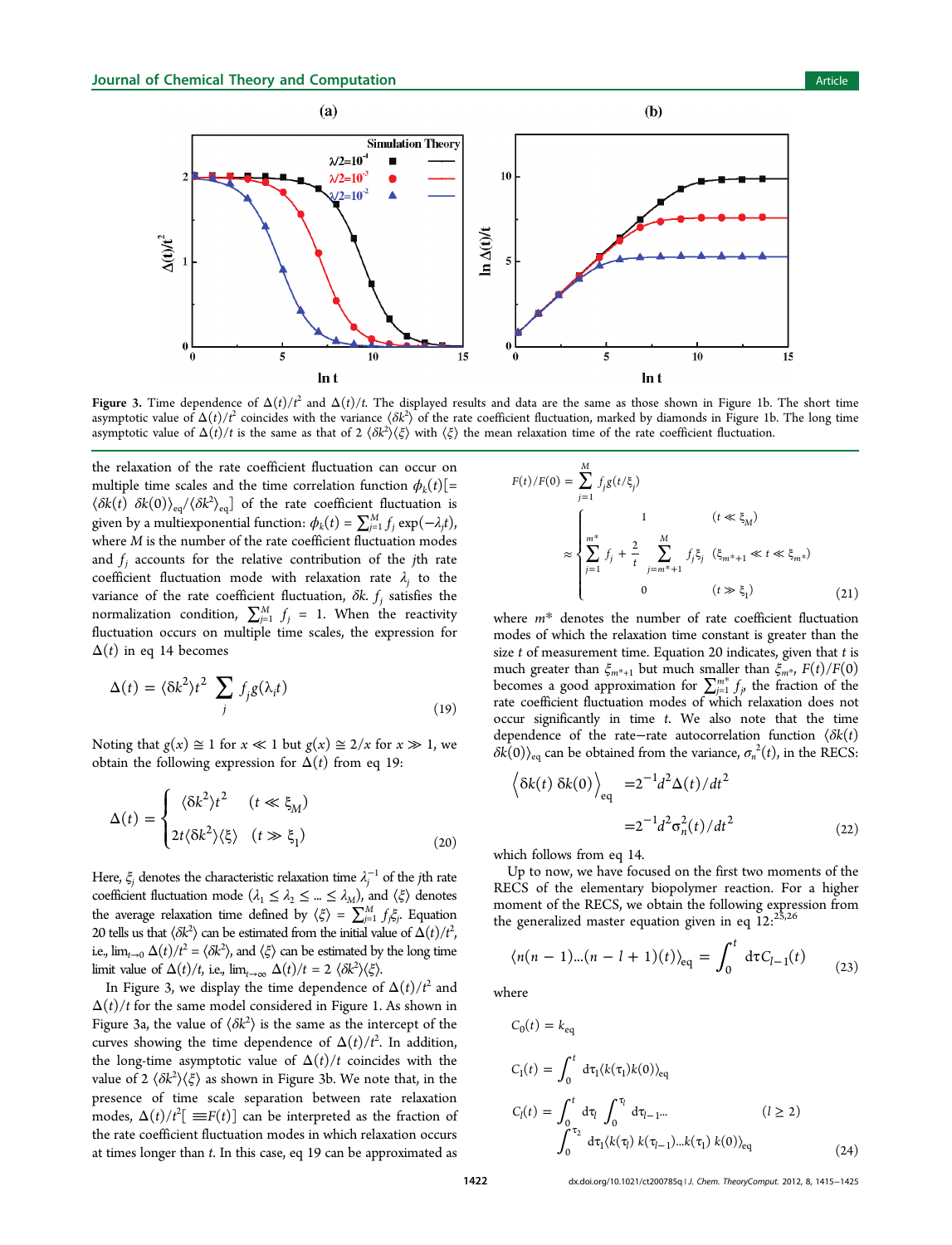<span id="page-8-0"></span>Here,  $\langle k(\tau_l) \; k(\tau_{l-1}) ... k(\tau_1) \; k(0) \rangle_{\text{eq}}$  designates the multitime rate autocorrelation function defined by

$$
\langle k(\tau_j) k(\tau_{l-1}) \dots k(\tau_1) k(0) \rangle_{\text{eq}}
$$
  
= 
$$
\int \mathrm{d}\mathbf{r}_l \dots \mathrm{d}\mathbf{r}_0 \left[ \prod_{j=1}^l k(\mathbf{r}_j) G(\mathbf{r}_j, \tau_j - \tau_{j-1} | \mathbf{r}_{j-1}) \right] k(\mathbf{r}_0) P_{\text{eq}}(\mathbf{r}_0)
$$
 (25)

with  $\tau_0$  being equal to 0.

The result of the present work is exact only when the reaction process of biopolymers in system state r is a rate process or a Poisson process with conformation dependent reaction rate  $k(\mathbf{r})$ . When the reaction process of the biopolymer in a given system state r involves multiple reaction channels or multiple transition states, its stochastic property can be different from that of the Poisson process. In this case, the results of the present work are only approximate.<sup>25</sup> The approximation would work better when the time scale of the conformational dynamics of the biopolymer is lon[ger](#page-10-0) than that of the individual reaction event. Generalization of the present work for the non-Poisson biopolymer reaction involving reversible binding of substrate molecules is currently undergoing.

So far, we have assumed that the initial distribution  $f_0(\mathbf{r})$  of the system state **r** is the equilibrium distribution  $f_{eq}(\mathbf{r})$  that satisfies  $L(r) f_{eq}(r) = 0$ , so the results presented above are applicable to the RECS of a reaction system composed of a number of catalytic biopolymers in the equilibrium state. They are also applicable to the RECS of a single biopolymer reaction system if the initial state of the single biopolymer reaction system is sampled according to the equilibrium distribution. Upon the analysis of RECS of a single molecule reaction trajectory,  $\langle n^{k}(t) \rangle$  should be identified as  $\lim_{N\to\infty}$   $N^{-1}$  $\sum_{i=1}^{N} n^{k}(t; t_{i})$  where N and  $n(t; t_{i})$  respectively denote the number of the measurement intervals and the number of single molecule reaction events occurring in the ith measurement interval  $(t_{\nu}t_{i} + t)$ . If the single molecule system is ergodic and we sample initial measurement time  $t_i$  uniformly over a sufficiently long reaction trajectory, the system state at initial measurement time  $t_i$  would distribute according to the equilibrium distribution.

Upon analysis of a single molecule reaction trajectory, distribution  $f_0(\mathbf{r})$  of the system state at initial measurement time  $t_i$  can deviate from the equilibrium distribution, unless  $t_i$  is sampled uniformly in time. For the reaction system with a nonequilibrium initial state distribution  $f_0(\mathbf{r})$ , the following expression for the moments of reaction event number distribution can be obtained from the generalized master equation given in eq  $12:^{25}$ 

$$
\langle n(n-1)...(n-l+1)(t)\rangle_0
$$
  
=  $\mathcal{L}^{-1}\left\{\frac{l!}{u}\int d\mathbf{r}_l d\mathbf{r}_{l-1}...d\mathbf{r}_0 \left[\prod_{j=1}^l k(\mathbf{r}_j) \hat{G}(\mathbf{r}_j, ul\mathbf{r}_{j-1})\right] f_0(\mathbf{r}_0)\right\}$  (26)

Here,  $\mathcal{L}^{-1}$  denotes the inverse Laplace transform operator, and  $\hat{G}(\mathbf{r}_j u \vert \mathbf{r}_{j-1})$  denotes the Laplace transform of propagator  $G(\mathbf{r}_j,t)$  $\mathbf{r}_{i-1}$ ) defined below eq 14. A particularly important nonequilibrium initial state distribution is the distribution  $f_0^*(\mathbf{r})$  of the single molecule syste[m st](#page-4-0)ate at time  $t_i$  with  $t_i$  being sampled only at the moment where each single molecule reaction begins. The expression for  $f_0^*(\mathbf{r})$  is given by  $26,40$ 

$$
f_0^*(\mathbf{r}) \equiv k(\mathbf{r}) f_{\text{eq}}(\mathbf{r}) / \int \, \mathrm{d}\mathbf{r}' \, k(\mathbf{r}') f_{\text{eq}}(\mathbf{r}') \tag{27}
$$

For the latter initial condition, eq 26 yields

$$
\left\langle n(n-1)...(n-l+1)(t) \right\rangle_0^* = k_{\text{eq}}^{-1} C_l(t) \tag{28}
$$

where  $C_l(t)$  is given in eq 24. Comparing eq 23 and eq 28, we obtain the following remarkable relation

$$
\langle n(n-1)...(n-l+1)(t) \rangle_0^*
$$
  
=  $k_{\text{eq}} \frac{1}{dt} \langle n(n-1)...(n-l)(t) \rangle_{\text{eq}}$  (29)

between the RECS of the elementary biopolymer reaction with two different initial state distributions,  $f^*_{0}(r)$  and  $f_{eq}(r)$ . Equation 29 with l being equal to 1 indicates that the information about the rate−rate autocorrelation function contained in  $\langle n(n-1)(t) \rangle_{\text{eq}}$  can be obtained directly from the mean reaction number  $\langle n(t) \rangle_0^*$  of RECS for the case with nonequilibrium initial state distribution  $f^*_{0}(\mathbf{r})$ :

$$
\langle n(t) \rangle_0^* = k_{\text{eq}} \frac{d}{dt} \langle n(n-1)(t) \rangle_{\text{eq}}
$$
  

$$
= k_{\text{eq}}^{-1} \int_0^t \mathrm{d}\tau \langle k(\tau) k(0) \rangle_{\text{eq}}
$$
  

$$
= k_{\text{eq}} (t + k_{\text{eq}}^{-2} \int_0^t \mathrm{d}\tau \langle \delta k(\tau) \delta k(0) \rangle_{\text{eq}}
$$
(30)

Note that  $\langle n(t) \rangle_0^*$  is nonlinear in time in contrast to the mean reaction number  $\langle n(t) \rangle_{\text{eq}}$  given in eq 13; the time derivative of  $\langle n(t) \rangle$ <sup>\*</sup> is a monotonically decreasing function of the size t of measurement time:

$$
\frac{d\langle n(t)\rangle_0^*}{dt} = k_{\text{eq}} \left[ 1 + \frac{\langle \delta k(t) \delta k(0) \rangle_{\text{eq}}}{k_{\text{eq}}^2} \right]
$$
(31)

which varies from the initial value,  $k_{eq} + \langle \delta k^2 \rangle / k_{eq}$ , to the final value,  $k_{eq}$  the equilibrium reaction rate. The time derivative of  $\langle n(t) \rangle_0^*$  is the same as the exact result for a two reaction event density, previously reported by Yang and Cao.<sup>24</sup>

#### ■ CONCLUSION

We present the exact expression for the mean and the higher moments of the reaction event number distribution for a biomolecule reaction in which rate coefficient  $k(r)$  fluctuates in line with its conformational dynamics,  $r(t)$ . We also generalize Gillespie's stochastic simulation method for numerical investigation of RECS of a reaction with slow reactivity fluctuation and confirm that the simulation results for RECS are in good agreement with the prediction of the analytic results obtained for a general biopolymer reaction model. It is found that the difference  $\Delta(t)$  of the variance  $\sigma_n^2(t)$  from the mean  $\langle n(t) \rangle$  of the reaction event number occurred in measurement time  $t$  can serve as a useful probe of the conformation dependent rate coefficient fluctuation of a biopolymer. Our results predict a universal kinetic phase transition in the fluctuation of reaction event statistics of a biopolymer. Given that the initial state distribution of the reaction system is the equilibrium distribution, difference  $\Delta(t)$  of the variance  $\sigma_n^2(t)$  from the mean  $\langle n(t) \rangle$  of the number of reaction events occurring in time t is proportional to  $t^2$  or  $\langle n(t) \rangle^2$  at short times, which does not conform to renewal theory. However, it becomes proportional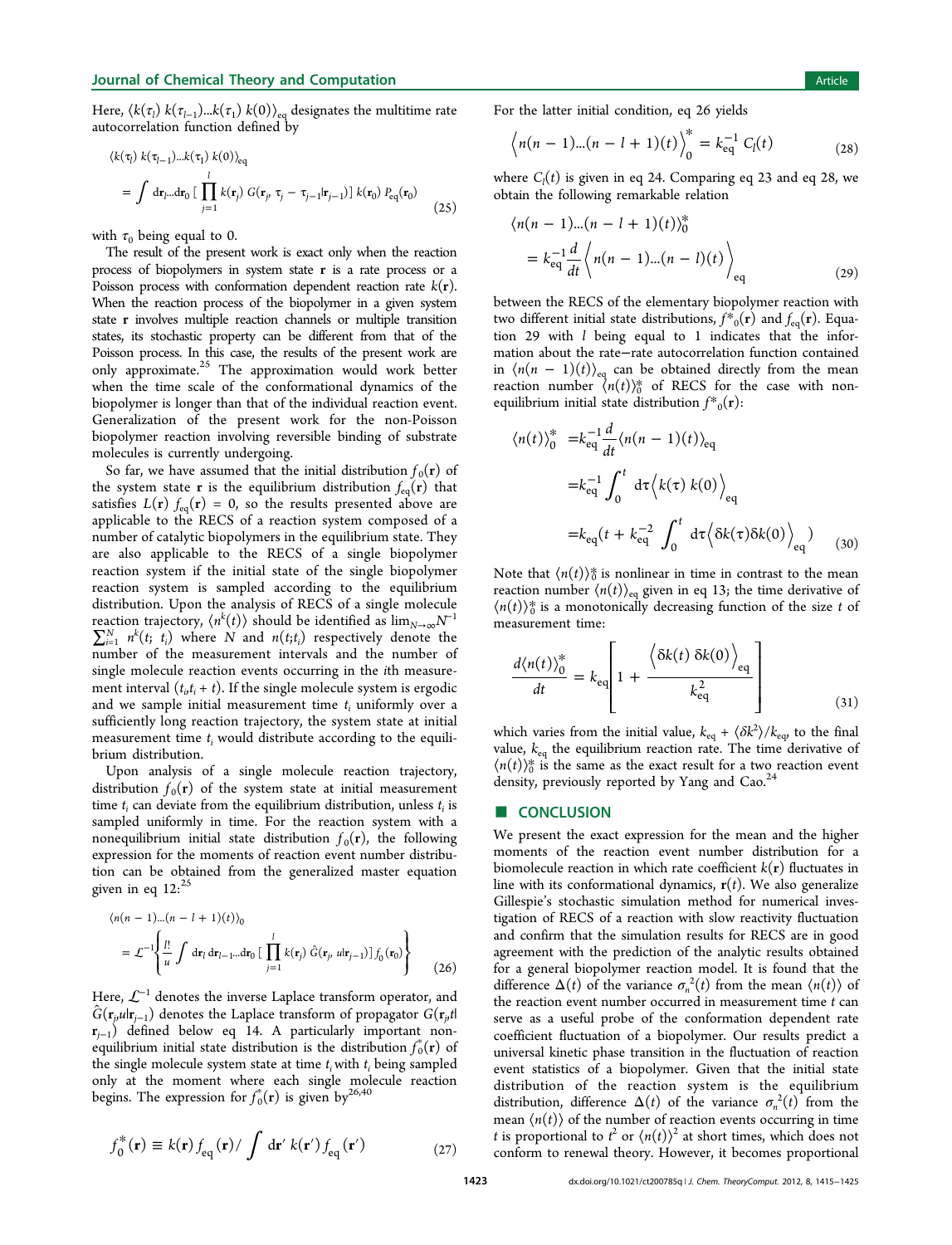<span id="page-9-0"></span>to t or  $\langle n(t) \rangle$  at time scale much longer than the time scale of the rate coefficient fluctuation. The long time asymptotic behavior of the mean and the variance in the reaction event counting statistics for the reaction with fluctuating rate  $k(r(t))$ is the same as that of the mean and the variance of the renewal reaction process whose mean reaction time  $\langle \tau \rangle$  and the randomness parameter  $R = (\langle \tau^2 \rangle - 2 \langle \tau \rangle^2) / \langle \tau \rangle^2$  are given by  $k_{\rm eq}$  and  $2 \tilde{k_{\rm eq}}^{-1}$   $\int_0^\infty \! dt \langle \delta k(t) \rangle \delta k(0) \rangle$ , respectively. From the short time behavior of  $\Delta(t)$ , one can extract the variance  $\langle\delta k^2\rangle_{\rm eq}$ of the rate coefficient fluctuation; in comparison, one can obtain the relaxation time  $\xi (\equiv \int_0^\infty dt \, \langle \delta k(t) \, \delta k(0) \rangle / \langle \delta k^2 \rangle)$  of the rate coefficient fluctuations from the long time behavior of  $\Delta(t)$ . The time profile of the time correlation function  $\langle \delta k(t) \rangle$  $\delta k(0)\rangle_{\text{eq}}$  of the rate coefficient fluctuation can be obtained from  $\Delta(t)$  with use of the following relation:  $\langle \delta k(t) \delta k(0) \rangle_{\text{eq}} =$  $2^{-1}d^2\Delta(t)/dt^2$ . The value of  $\Delta(t)/t^2$  scaled by its initial value estimates the fraction of the rate coefficient fluctuation modes of which relaxation does not occur in time t. On the basis of the obtained results, we propose a method of quantitative analysis for the first two moments of the RECS of a reaction system with an arbitrary rate coefficient fluctuation, which enables one to extract object information about the magnitude of fluctuation and the relaxation times of the fluctuating reaction rate, without a bias that can be introduced by assuming a particular model of conformational dynamics and the conformation dependent reactivity. The general relationship between the higher moments of RECS and the time correlation function of the reaction rate coefficient is also established for a nonequilibrium initial state.

## **APPENDIX**

Here, we present an account of our stochastic simulation method for a reaction system of which the reaction rate coefficient is a function,  $k(r)$ , of system state r. In general, system state r is a vector in multidimensional state space so that an explicit simulation of the system state dynamics in addition to the reaction process costs a lot of computation time. However, when the knowledge about the propagator  $G(\mathbf{r},t|\mathbf{r}_0)$ of the system state is available, one can circumvent the problem by focusing on the reaction process of the system with the time sequence of the system state being generated from the conditional probability,  $G(\mathbf{r},t|\mathbf{r}_0)$ . The following is the algorithm of our stochastic simulation method.

- 1. Sample the initial system state  $r_0$  according to initial distribution  $f_0(\mathbf{r}_0)$ .
- 2. Calculate the rate coefficient  $k(\mathbf{r}_0)$  at time 0.
- 3. Sample the reaction time  $t_1$  for the first reaction event from the reaction time distribution  $\phi_1(t)$  with rate coefficient  $k(r_0)$ , i.e.,  $\phi_1(t_1) = k(r_0) \exp[-k(r_0)t_1]$ .
- 4. Sample the system state  $r_1$  at time  $t_1$  according to the conditional probability  $G(\mathbf{r}_1,t_1|\mathbf{r}_0)$ .
- 5. Calculate the reaction rate  $k(\mathbf{r}_1)$  at time  $t_1$ .
- 6. Sample the reaction time  $t_i$  for the jth reaction event from the reaction time distribution  $\phi_j(t)$  with rate coefficient  $k(\mathbf{r}_{j-1})$ , i.e.,  $\phi_j(t_j) = k(\mathbf{r}_{j-1}) \exp[-k(\mathbf{r}_{j-1})t]$  (for  $j \geq 2$ ).
- 7. Sample the system state  $r_i$  at time  $t_1 + t_2 + ... + t_i$ according to the conditional probability  $G(\mathbf{r}_j,t_j|\mathbf{r}_{j-1}).$
- 8. Calculate the reaction rate coefficient  $k(\mathbf{r}_j)$  at time  $t_1 + t_2$  $+ ... + t_i$ . .

From the above-mentioned algorithm, we obtain a sequence of stochastic reaction times series,  $\{t_1, t_2, ..., t_j, ...\}$ , from which

the number  $n(t)$  of reaction events occurring in measurement time interval  $(0, t)$  can be determined, i.e.,  $n(t) = j$  if  $t_i \le t < t_{i+1}$ . Then, the lth moment of the number of reaction events occurring in time interval  $(0, t)$  can be estimated by performing average of  $n^{l}(t)$  over the different reaction time trajectories.

This algorithm allows one to investigate the RECS of a reaction system with a state-dependent rate coefficient efficiently, without having to spend much computational time in direct simulation of system state dynamics, r. However, the simulation algorithm is applicable to the case where the time scale of the rate coefficient fluctuation is much longer than that of the individual reaction event. For the case where the time scale of the rate coefficient fluctuation is comparable to that of the individual reaction event, one has to generalize the present simulation method by employing the suitable reaction time distribution  $\phi_j(t_j)$  for the *j*th reaction process, different from the Poisson reaction time distribution  $k(\mathbf{r}_{j-1})$  exp $[-k(\mathbf{r}_{j-1})t]$ used in the above algorithm, which should be dependent not only on the system state  $\mathbf{r}_{i-1}$  at the time the jth reaction begins but also on the system dynamics during the reaction event. Generalization of the present simulation algorithm to a statedependent non-Poisson reaction process is underway.

#### ■ AUTHOR INFORMATION

#### Corresponding Author

\*E-mail: jaeyoung@cau.ac.kr, jianshu@mit.edu.

### Present Addresses

§ On sab[batical leave at Mass](mailto:jaeyoung@cau.ac.kr)a[chusetts Institute](mailto:jianshu@mit.edu) of Technology.

## **Notes**

The authors declare no competing financial interest.

## ■ ACKNOWLEDGMENTS

J. Sung acknowledges helpful discussions with Dr. C. Hyeon. This work was supported by the Korea Research Foundation Grant (KRF-C00180), the National Research Foundation of Korea (NRF) grant funded by the Korean government (MEST) (2011-0016412), and Priority Research Centers Program through the National Research Foundation of Korea (NRF) (2009-0093817). J. Cao acknowledges the support by the Singapore-MIT Alliance for Research and Technology (SMART) and DOD ARO grant W911NF-09-0480. J. Sung gratefully acknowledges Professors Robert J. Silbey, Irwin Oppenheim, and Jianshu Cao for their hospitality and support.

## ■ DEDICATION

∥ Deceased on October 27, 2011. We dedicate this work to his memory.

#### ■ REFERENCES

(1) Balazsi, G.; Oudenaarden, A. v.; Collins, J. J. Cellular Decision Making and Biological Noise: From Microbes to Mammals. Cell 2011, 144 (6), 910−925.

(2) Raj, A.; Oudenaarden, A. v. Nature, Nurture or Chances: Stochastic Gene Expression and Its Consequences. Cell 2008, 135, 216−226.

(3) Maamar, H.; Raj, A.; Dubnau, D. Noise in gene expression determines cell fate in Bacillus subtillis. Science 2007, 317, 526−529.

(4) Maheshri, N.; O'Shea, E. K. Living with noisy genes: how cells function reliably with inherent variability in gene expression. Annu. Rev. Biophys. Biomol. Struct. 2007, 36, 413−434.

(5) Rao, C. V.; Wolf, D. M.; Arkin, A. P. Control, exploitation and tolerance of intracellular noise. Nature 2002, 420, 231−237.